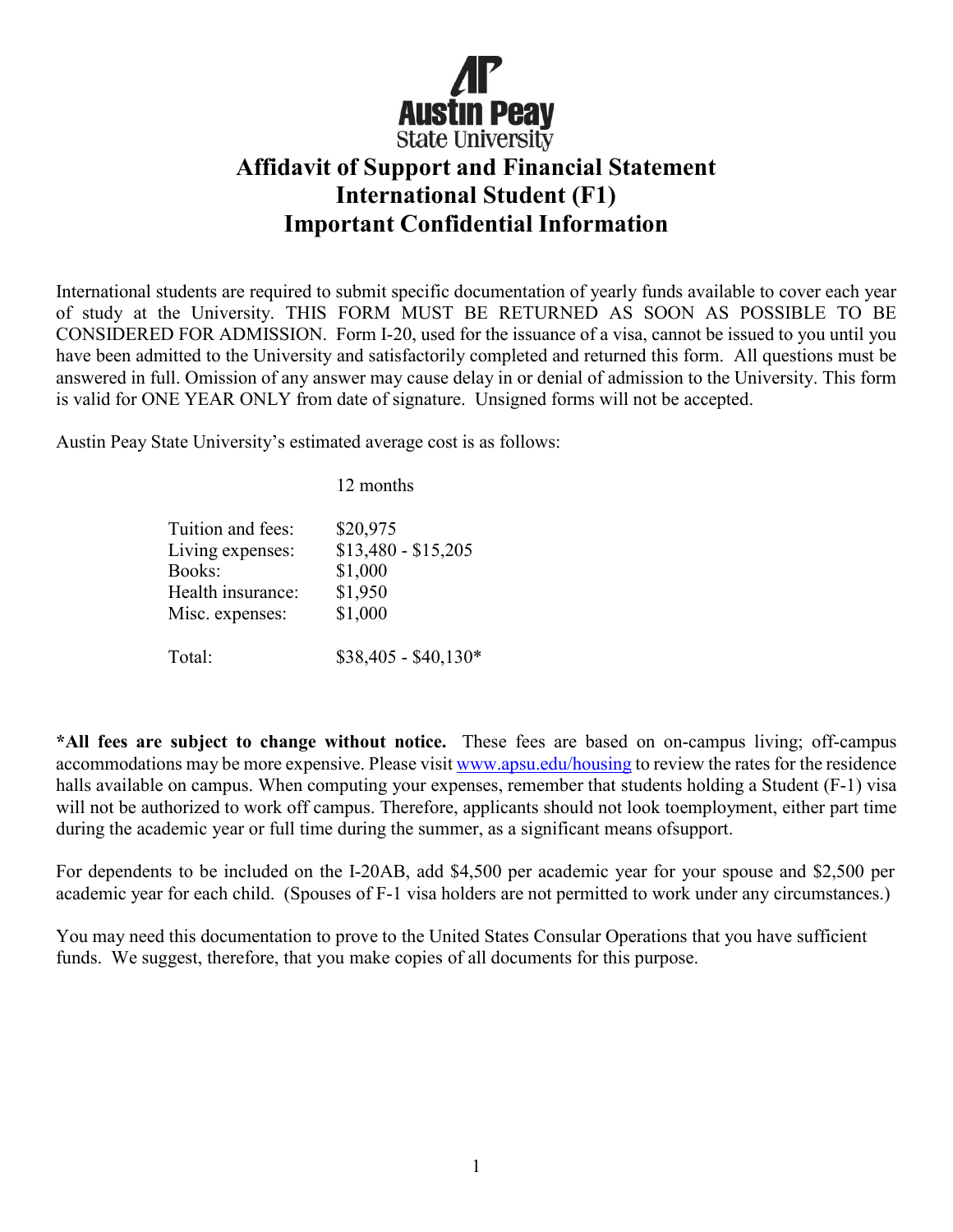| <b>APPLICANT'S NAME:</b>                           |                  |                                              |        |  |
|----------------------------------------------------|------------------|----------------------------------------------|--------|--|
|                                                    | Last/Family Name | First                                        | Middle |  |
| Country of Birth: New York 1988                    |                  |                                              |        |  |
| City of Birth:                                     |                  | Country of Legal Permanent Residence:        |        |  |
| If you are in the U.S.A.:                          |                  | What is your visa type? $(F-1, J-1, etc.)$ : |        |  |
| List the following information for all dependents: |                  |                                              |        |  |

| Name | Relationship | Date/Place of Birth | Nationality |
|------|--------------|---------------------|-------------|
|      |              |                     |             |
|      |              |                     |             |
|      |              |                     |             |

## FINANCIAL SUPPORT INFORMATION

| Sources of Financial Support                                       | Amount in U.S. Dollars |
|--------------------------------------------------------------------|------------------------|
| 1. Personal and/or Family Savings                                  |                        |
| Name of Person:                                                    | \$                     |
| Name of Bank:                                                      |                        |
| (A bank official's notarized signature below and an attached       |                        |
| letter of certification is required if the student is supported in |                        |
| part or in whole by personal family savings.) Signature of         |                        |
| family member is required below.                                   |                        |
|                                                                    |                        |
| 2. Government Sponsor (Print name of agency)                       |                        |
|                                                                    | \$                     |
|                                                                    |                        |
| (Enclose signed copy of letter certifying sponsorship)             |                        |
|                                                                    |                        |
| 3. Sponsor                                                         |                        |
| Print name of each person:                                         | \$                     |
| <u>l.</u>                                                          |                        |
|                                                                    |                        |
| $\frac{3}{2}$                                                      |                        |
| (Signature is required below)                                      |                        |
| Austin Peay State University Award                                 |                        |
| Name of Award:                                                     | \$                     |
|                                                                    |                        |
| Other (specify below and enclose a signed affidavit of             |                        |
| support from the authorized person to certify accuracy)            | \$                     |
|                                                                    |                        |
|                                                                    |                        |
| <b>TOTALS</b>                                                      |                        |
| Each of these totals should equal or exceed the estimate on        | \$                     |
| the first page of the costs for one academic year.                 |                        |